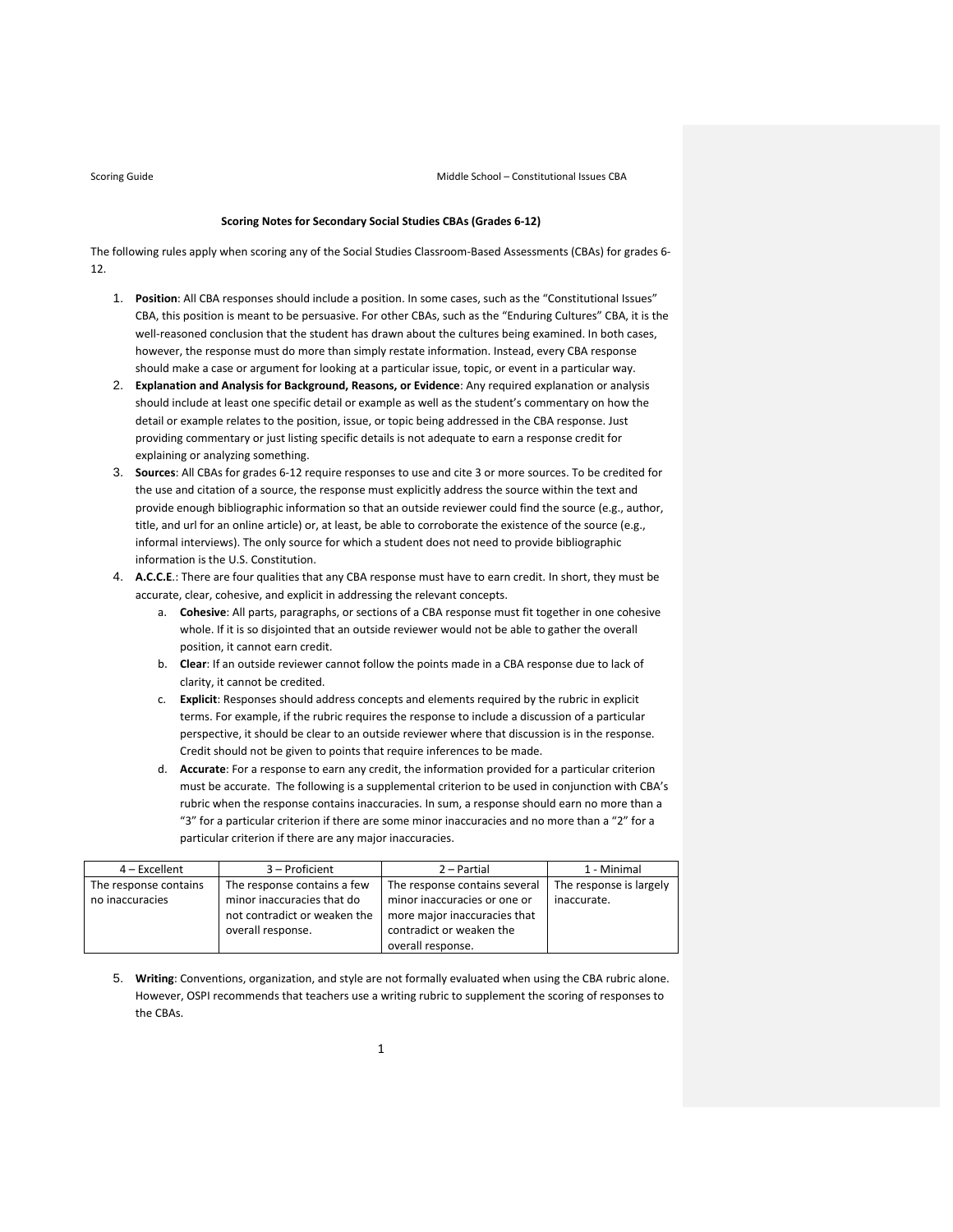# **Scoring Guide for the Middle School Constitutional Issues CBA** (Recommended for 8<sup>th</sup> Grade)

The following document outlines only some of the many ways students could reach proficiency in responding to this particular CBA. It is meant to provide abbreviated examples<sup>\*</sup>of how the rubric works. It is recommended that for each criterion, you begin with Score Point 3 ("Meeting Standard): it is highlighted because the purpose of the task is to see if students can meet standard (i.e., reach proficiency).

| <b>Criterion A - Position</b>                         |                                                                                                                                                                                                            |                                                                                                                                                                                                                                                                                                                                                                                                                                          |  |  |  |  |
|-------------------------------------------------------|------------------------------------------------------------------------------------------------------------------------------------------------------------------------------------------------------------|------------------------------------------------------------------------------------------------------------------------------------------------------------------------------------------------------------------------------------------------------------------------------------------------------------------------------------------------------------------------------------------------------------------------------------------|--|--|--|--|
| Score                                                 | Score                                                                                                                                                                                                      | Sample Response                                                                                                                                                                                                                                                                                                                                                                                                                          |  |  |  |  |
| $4$ – Excellent<br>(Exceeding<br>Standard)            | For a response to earn a "4" for its<br>position, it must not only state a<br>position on the issue that<br>considers both individual rights<br>and the common good but also:<br>Include a call to action. | I believe individuals in the U.S. should be able to own and carry<br>handguns because the $2^{nd}$ Amendment guarantees our right to do<br>so and it will ultimately make our society a safer place if criminals<br>are not the only with one arms. To ensure that this right is<br>protected, I would call on my fellow citizens to join with the NRA to<br>lobby city councils to repeal the ban on hand guns in most major<br>cities. |  |  |  |  |
| 3 - Proficient<br>(Meeting<br>Standard)               | For a response to earn a "3" for its<br>position, it must state a position<br>on the issue that:<br>considers both individual<br>٠<br>rights and the common good.                                          | I believe individuals in the U.S. should be able to own and carry<br>handguns because the $2^{nd}$ Amendment guarantees our right to do<br>so and it will ultimately make our society a safer place if criminals<br>are not the only with one arms.                                                                                                                                                                                      |  |  |  |  |
| 2 (and below)<br>Partial (Not<br>Meeting<br>Standard) | A response would only earn a "2"<br>for the position criterion if it only<br>considered individual rights or the<br>common good                                                                            | I believe individuals in the U.S. should be able to own and carry<br>handguns because the $2^{nd}$ Amendment guarantees our right to do<br>SO.                                                                                                                                                                                                                                                                                           |  |  |  |  |

|                                            | Criterion B - Background                                                                                                                                                                                                     |                                                                                                                                                                                                                                                                                                                                                                                                                                                                                                                                                                                                                                                                                                                                                                                                                          |  |  |  |  |
|--------------------------------------------|------------------------------------------------------------------------------------------------------------------------------------------------------------------------------------------------------------------------------|--------------------------------------------------------------------------------------------------------------------------------------------------------------------------------------------------------------------------------------------------------------------------------------------------------------------------------------------------------------------------------------------------------------------------------------------------------------------------------------------------------------------------------------------------------------------------------------------------------------------------------------------------------------------------------------------------------------------------------------------------------------------------------------------------------------------------|--|--|--|--|
| Score                                      | Score                                                                                                                                                                                                                        | Sample Response                                                                                                                                                                                                                                                                                                                                                                                                                                                                                                                                                                                                                                                                                                                                                                                                          |  |  |  |  |
| $4$ – Excellent<br>(Exceeding<br>Standard) | For a response to earn a "4" for<br>background, it must not only<br>describe the what, who, and why<br>but also:<br>Describe why this issue is<br>important by relating it to a<br>key ideal or constitutional<br>principle. | Numerous groups have been fighting for decades over the meaning of<br>the $2^{nd}$ Amendment. Banning handguns in cities first began in the early<br>1900s. Since then, groups like the NRA have sought to repeal these<br>bans while others, including the NRA, have fought to block these bans,<br>particularly in the cities of Boston, New York, and Chicago. This issue is<br>important because it connects with one of the ideals that our founding<br>fathers (and mothers) fought for when establishing this country:<br>freedom. The drafters of the Bill of Rights included the 2 <sup>nd</sup> Amendment<br>stating that "the right to keep and bear arms shall not be infringed"<br>because it was necessary to ensure individuals had the to protect<br>themselves, including from a tyrannical government. |  |  |  |  |
| 3 - Proficient<br>(Meeting<br>Standard)    | For a response to earn a "3" for its<br>background, it must provide<br>background on the issue by<br>describing:<br>what the issue is<br>who is involved in the issue<br>why this issue is important.                        | Numerous groups have been fighting for decades over the meaning of<br>the $2^{nd}$ Amendment. Banning handguns in cities first began in the early<br>1900s. Since then, groups like the NRA have sought to repeal these<br>bans while others, including the NRA, have fought to block these bans,<br>particularly in the cities of Boston, New York, and Chicago. This issue is<br>important because it affects the safety of so many people in the<br>country.                                                                                                                                                                                                                                                                                                                                                          |  |  |  |  |
| 2 (and below)<br>Partial (Not<br>Meeting   | A response would only earn a "2"<br>for the background criterion if it<br>was missing the what, who, or                                                                                                                      | Numerous groups have been fighting for decades over the meaning of<br>the $2^{na}$ Amendment. Banning handguns in cities first began in the early<br>1900s. Since then, groups like the NRA have sought to repeal these                                                                                                                                                                                                                                                                                                                                                                                                                                                                                                                                                                                                  |  |  |  |  |

 \* Note: The source references and citations used in the sample credited responses are only meant to serve as illustrations of how the rubric works. They are not actual sources.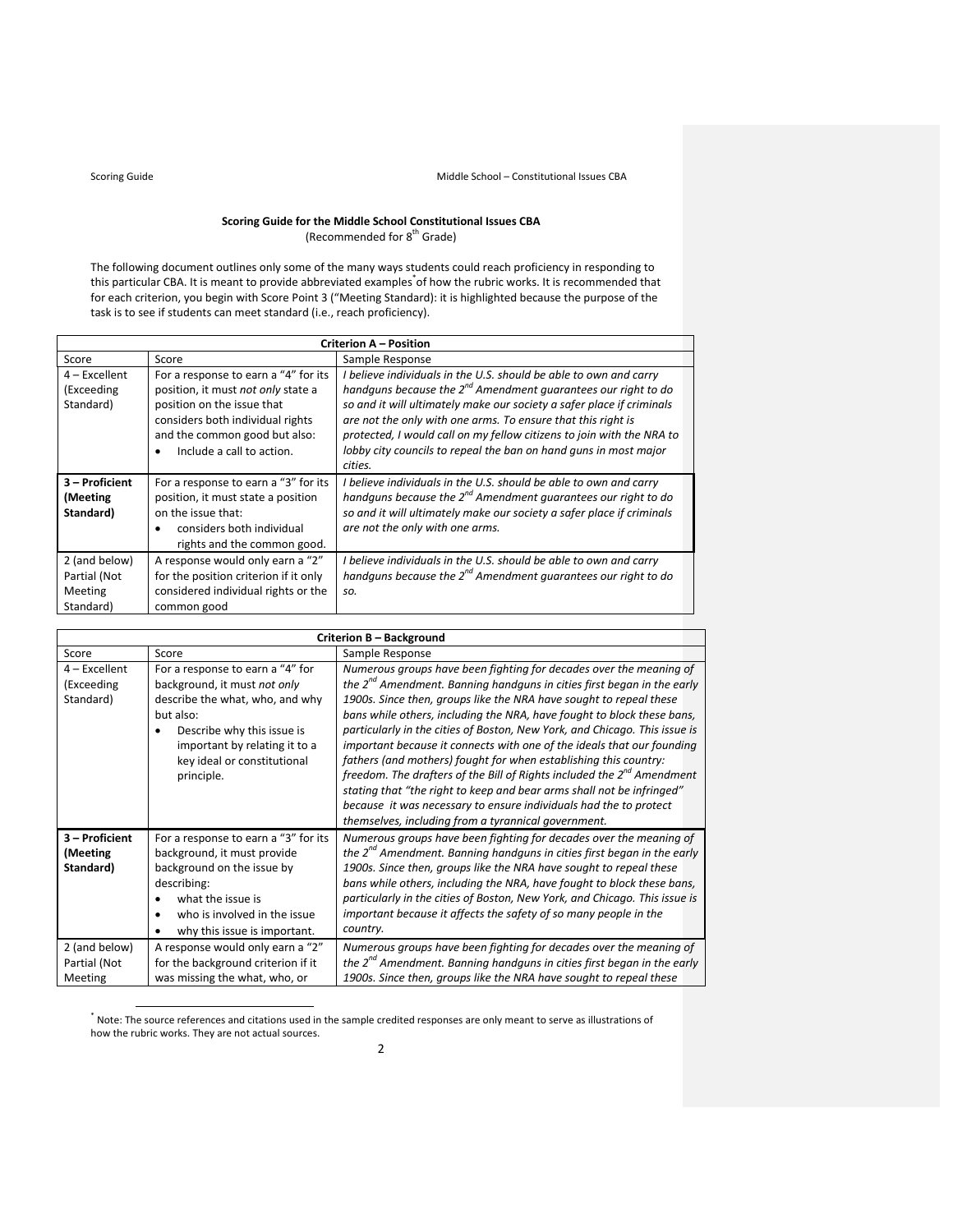Middle School – Constitutional Issues CBA

| Standard) | why of the issue. | bans while others, including the NRA, have fought to block these bans, |
|-----------|-------------------|------------------------------------------------------------------------|
|           |                   | particularly in the cities of Boston, New York, and Chicago.           |

|                                                       | <b>Criterion C - Reasons &amp; Evidence</b>                                                                                                                                                                                                                                                                                                                         |                                                                                                                                                                                                                                                                                                                                                                                                                                                                                                                                                                                                                                                                     |  |  |  |
|-------------------------------------------------------|---------------------------------------------------------------------------------------------------------------------------------------------------------------------------------------------------------------------------------------------------------------------------------------------------------------------------------------------------------------------|---------------------------------------------------------------------------------------------------------------------------------------------------------------------------------------------------------------------------------------------------------------------------------------------------------------------------------------------------------------------------------------------------------------------------------------------------------------------------------------------------------------------------------------------------------------------------------------------------------------------------------------------------------------------|--|--|--|
| Score                                                 | Score                                                                                                                                                                                                                                                                                                                                                               | Sample Response                                                                                                                                                                                                                                                                                                                                                                                                                                                                                                                                                                                                                                                     |  |  |  |
| $4$ – Excellent<br>(Exceeding<br>Standard)            | For a response to earn a "4" for<br>reasons and evidence, it must not<br>only include the elements necessary<br>to score a "3" (see below) but also<br>provide an explanation of how a<br>second piece of credible information<br>logically supports the position on<br>the issue.                                                                                  | As stated, the $2^{nd}$ Amendment states that "the right to keep and bear<br>arms shall not be infringed." Several Supreme Court cases have<br>debated whether this right extends to individuals. I agree with XX's<br>argument in the recent case YY when she says that, of course, this is<br>an individual right because ZZ. Given this argument, cities that try to<br>ban hand quns are acting unconstitutionally. (Miers, 2008). A recent<br>study by the American Enterprise Institute indicates that people living<br>in cities without a handgun ban are less likely to be a victim of gun<br>violence than those living in cities with a ban on handguns. |  |  |  |
| 3 - Proficient<br>(Meeting<br>Standard)               | For a response to earn a "3" for its<br>reasons and evidence, it must<br>provide evidence that includes:<br>An explanation of how a<br>constitutional principle logically<br>supports the position on the<br>issue. AND<br>An explanation of how one<br>additional piece of credible<br>information logically supports<br>the position on the issue.                | As stated, the $2^{nd}$ Amendment states that "the right to keep and bear<br>arms shall not be infringed." Several Supreme Court cases have<br>debated whether this right extends to individuals. I agree with XX's<br>argument in the recent case YY when she says that, of course, this is<br>an individual right because ZZ. Given this argument, cities that try to<br>ban hand guns are acting unconstitutionally. (Miers, 2008).                                                                                                                                                                                                                              |  |  |  |
| 2 (and below)<br>Partial (Not<br>Meeting<br>Standard) | For a response to earn a "2" for its<br>reasons and evidence, it provides<br>evidence that includes EITHER:<br>An explanation of how a<br>constitutional principle logically<br>supports the position on the<br>issue. OR<br>An explanation of how one<br>$\bullet$<br>additional piece of credible<br>information logically supports<br>the position on the issue. | As stated, the 2 <sup>nd</sup> Amendment states that "the right to keep and bear<br>arms shall not be infringed."                                                                                                                                                                                                                                                                                                                                                                                                                                                                                                                                                   |  |  |  |

|                                                       | Criterion D - Referencing & Citing Sources                                                                                                                                                                                                                                                        |                                                                                                                                                                                                     |  |  |  |  |
|-------------------------------------------------------|---------------------------------------------------------------------------------------------------------------------------------------------------------------------------------------------------------------------------------------------------------------------------------------------------|-----------------------------------------------------------------------------------------------------------------------------------------------------------------------------------------------------|--|--|--|--|
| Score                                                 | Score                                                                                                                                                                                                                                                                                             | Sample Credited Source Reference & Citation                                                                                                                                                         |  |  |  |  |
| $4$ – Excellent<br>(Exceeding<br>Standard)            | For a response to earn a "4" for sources, it must<br>include references to and citation for four or<br>more credible sources.                                                                                                                                                                     | I agree with XX's argument in the recent case YY<br>when she says that, of course, this is an individual<br>right because ZZ. Given this argument, cities that try                                  |  |  |  |  |
| 3 - Proficient<br>(Meeting)<br>Standard)              | For a response to earn a "3" for its citing of<br>sources, it must:<br>Make explicit references within the paper or<br>$\bullet$<br>presentation to three credible sources that<br>provide relevant information.<br>Cite sources within the paper, presentation,<br>$\bullet$<br>or bibliography. | to ban hand guns are acting unconstitutionally.<br>(Miers, 2008).<br><b>Works Cited</b><br>Miers, H. (2008). $2^{nd}$ Amendment for All? Time.<br>(NOTE: This is only one credited source. To reach |  |  |  |  |
| 2 (and below)<br>Partial (Not<br>Meeting<br>Standard) | A response would earn a "2" for the sources<br>criterion if it only referenced and cited 2 sources.                                                                                                                                                                                               | proficiency, a response would need to cite and<br>reference THREE sources. In addition, it is<br>recommended that teachers have a designated<br>format for referencing and citing sources.)         |  |  |  |  |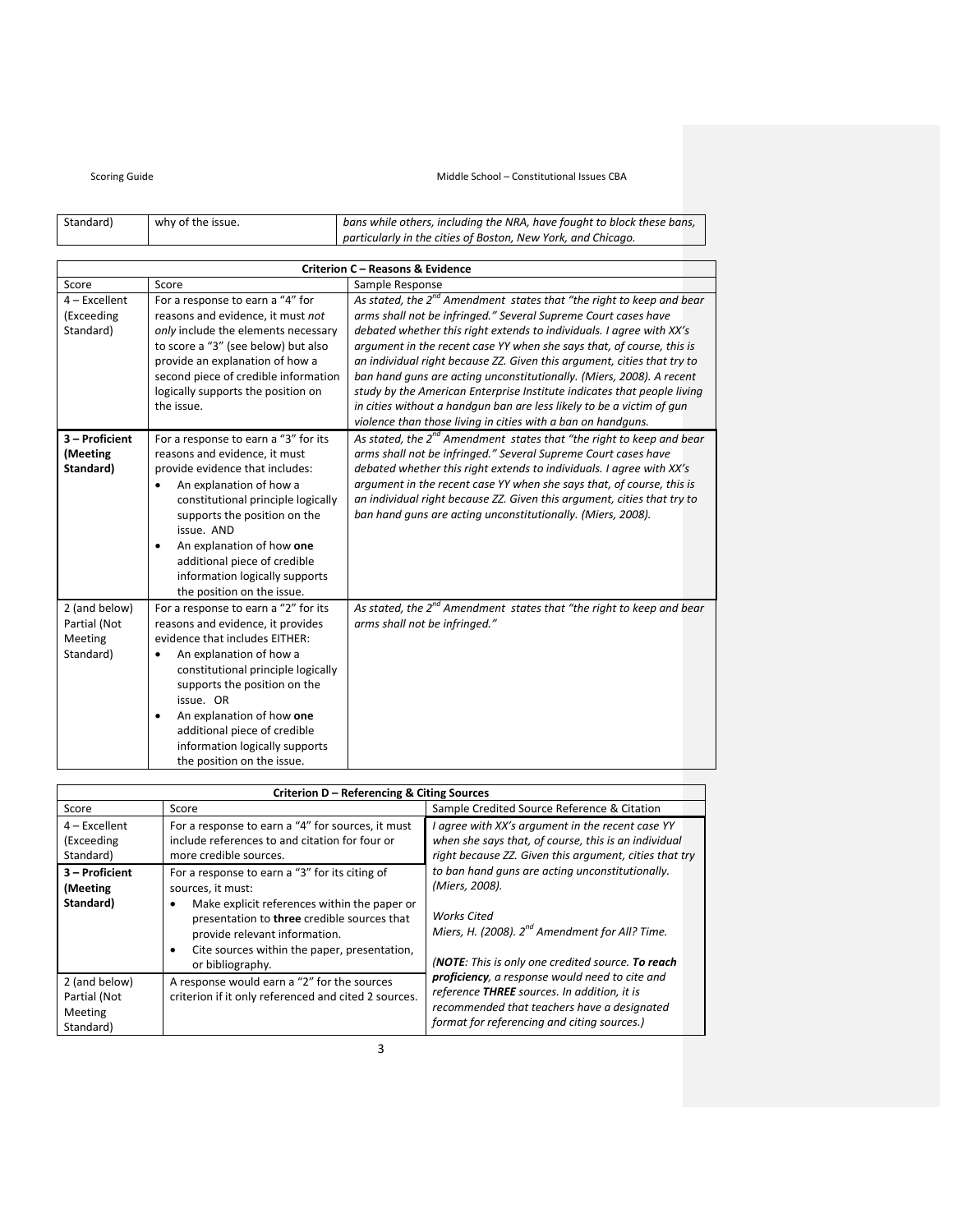Sample Student Response #1 – MS Constitutional Issues ‐ "Hamdi vs. the U.S. Government"

The issue in this case is whether Yassim Hamdi, a citizen of both the U.S. and Afghanistan, should be imprisoned indefinitely without a trial, for suspicions of being an unlawful combatant and in cahoots with a terrorist group. It is important that this case is acknowledged because it would set the grounds for all other cases like it. If it is decided the he can be denied the right to a fair trial, then it basically gives the United States government permission to label anyone they please as an unlawful combatant and send them off to Guantanamo Bay, where they would be held indefinitely without a trial. The government is violating Hamdi's Civil Rights to a fair and an attorney. He may be an Afghani citizen, but that does not cancel out his American citizenship. So looking at this case from a legal standpoint, denying him any of the rights that the Constitution ensures he will have, is completely unethical. Also ignoring the Democratic Ideal of Equality is shameful. The government should not be able to take away the rights of anyone, even if they believe them to be an Al‐ Qaeda affiliate.

In this case the United States government believes that Hamdi is an unlawful combatant, which would give them the right to hold him indefinitely. They also believe he was plotting to do harm because he was found on enemy soil. Hamdi, however, believes that the way he was treated is unfair. He was deprived of a trial by jury and did not get a speedy, public trial. The right to Justice was also ignored in his case.

In the case of Hamdi v. U.S. Government, **I** rule in favor of Hamdi for the following reasons. First of all he was not allowed to have a speedy trial by jury. Second, he was not awarded equal protection and due process. And lastly, he was denied Civil Rights.

The first, sixth, and seventh amendments to the constitution guarantee the right to a speedy trial by jury, which Yassim has yet to receive. Without a public trial by jury, it is more difficult to monitor the legality of the trial. In the exact words of the constitution (Article 3, Section 2) "The trial of all crimes, except in cases of impeachment, shall be by jury." Instead of a public trial by jury, the government has tried to conduct Military Tribunals for those accused of being unlawful combatants. This, in every way, contradicts the claims by Donald Rumsfeld (secretary of defense) that terrorist groups are not official militants. To add to the illegitimacy of this situation, a witness has yet to come up and testify against Hamdi. Without a witness, it proves that the government can allege claims against anyone without proof and hold them without trial indefinitely. Also, according to written law, two witnesses are required to come forward with claims against the suspect to label him as an unlawful combatant. Since he shouldn't legally be able to be held as an unlawful combatant, he should be considered a Prisoner of War, and be required to have an attorney and a fair trial.

The framers of the Constitution would have said that everyone has the right to be brought in front of a judge.  $A$ direct quote from the Bill of Rights says, "Officials are required to bring a person whom they have arrested before a judge in the court of law." The quote applies to "a person" and does not specify who exactly is included as these "people". Therefore we should assume the law is for everyone, even unlawful combatants. Odds are most of the "unlawful

**Comment [cp1]:** Criterion B – Background – Explains what the issue, who is involved, and why the issue is important.

**Comment [cp2]:** Criterion A – Position: States a position.

**Comment [cp3]:** Criterion A – Position: Position considers individual rights

**Comment [cp4]:** Criterion A – Position: States a position.

**Comment [cp5]:** Criterion D – Sources: Accurately quotes the Constitution.

**Comment [cp6]:** Criterion C – Reasons/Evidence: Uses a constitutional principle to support the position.

**Comment [cp7]:** Criterion C – Reasons/Evidence: The response cannot receive a 4 because it has minor inaccuracies such as this inaccurate quoting of the Bill of Rights.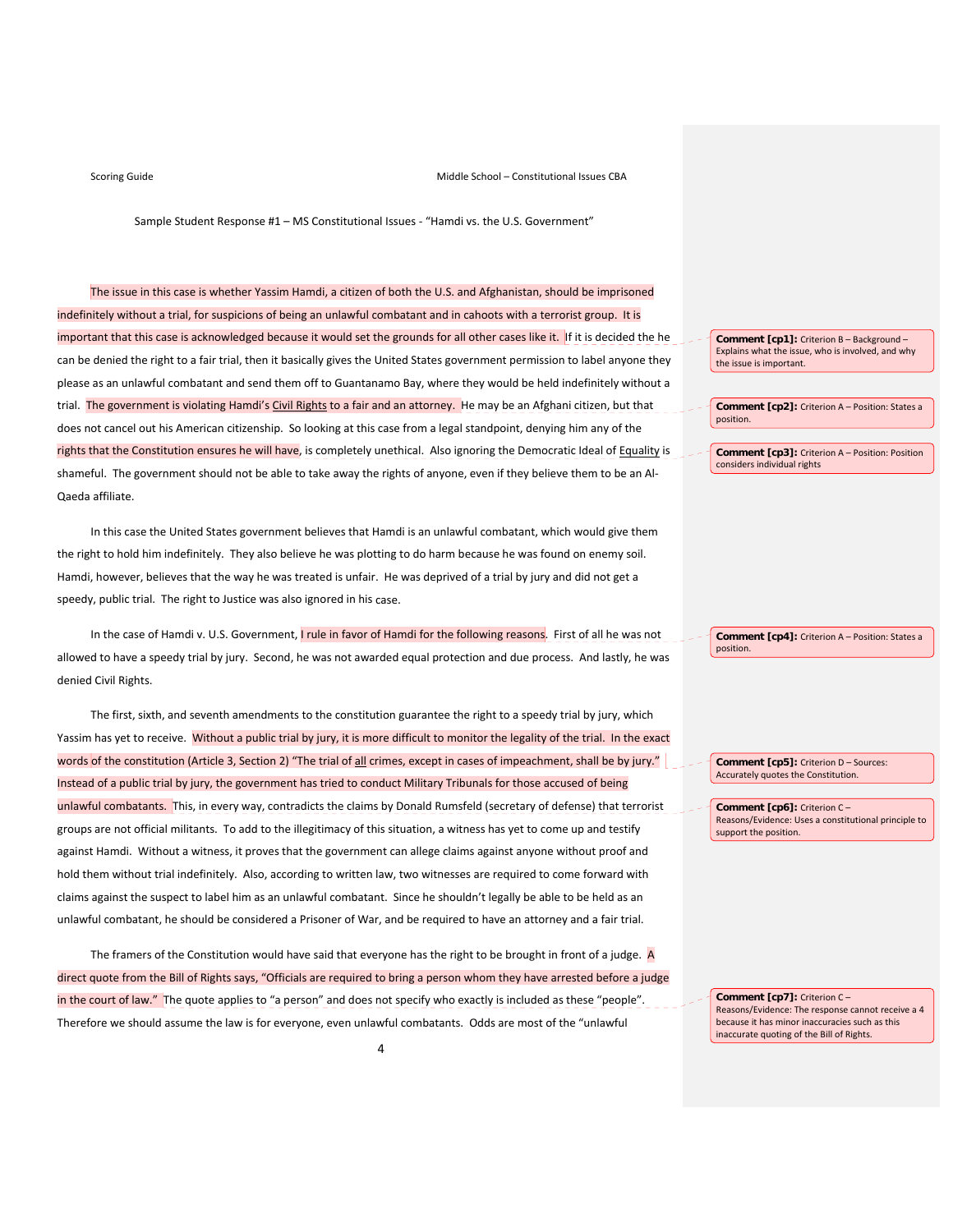combatants" are of Middle Eastern decent and are classified as terrorist partially because of their ethnicity. This is an issue because in the past, white men have been favored greatly over other sexes and races when it came to rights. The right to a fair trial was implemented to ensure no class or race was favored over another. The framers of the Constitution were diligent in their beliefs that everyone deserved a trial by jury. They liked the idea so much that they mentioned it twice in the Constitution. It is the framers' wish that everyone receive a trial by jury. The argument against this is that Hamdi poses a possible treat to America. But it is logical to say that in times of war or conflict, the majority should not be awarded the right to imprison or take away rights of others based on fear. If we would have followed this guideline in the past, this country could have avoided some embarrassing moments. An example of this is the 1942 catastrophe after the Pearl Harbor bombing. The United States military was ordered to round up people of Japanese heritage and hold them in custody on no other chargers but of being Japanese decent. Two thirds of the refugees were U.S. citizens. They were not given the right to a trial or an attorney. What these unlucky people didn't know was according to the Constitution, unless the government has incrimination proof; any person who is being held can demand the writ of habeas corpus, which is a guarantee against indefinite detention.

Finally, individual rights would be more important than common welfare in this situation for two reasons. This first is Yassim Hamdi was not caught in the act of doing anything illegal, so he has not proven to be a danger to the public. In the case write‐up, it said "The U.S. government alleged that Hamdi was in Afghanistan fighting for the Taliban." At the time, our nation was not at war with Afghanistan, so his alleged membership to this group should be irrelevant. Also, shouldn't he legally be considered less dangerous than someone charged with assault or murder? All people who commit heinous crimes such as these are given the right to a fair trial, so why should Hamdi, who hasn't done anything illegal, be denied his basic rights? The second reason why individual rights should be protected over common welfare is the right to a trial itself would not in fact endanger anyone. If Hamdi was found to be guilty of a crime, he would merely be appointed with a fair and reasonable jail time. If he was found innocent, it would be very easy to assign an ankle monitor to him, which would alert others of his potential danger and provide a way to track his activities.

As you can see, the treatment that Yassim Hamdi has received is in every way unconstitutional and in violation of his personal rights. Labeling him as an unlawful combatant is not only wrong, but it has not even been confirmed by a reliable witness, or any witness at all, that he was taking part in any illegal activity. To hold him indefinitely is against the law and, in my opinion, un‐American in every aspect. If we allow this treachery to take place, who's to tell that other abominations will follow. I am not saying Mr. Hamdi's case should be dismissed in a care‐free manner, but if the United States legal system works half as well as we are lead to believe, Hamdi's case should be easily dealt with in a constitutional fashion. Saddam Hussein (who took the lives of countless innocent people) was allowed to have a fair, public trial, yet the government is denying a U.S. citizen their basic rights because of alleged terrorist affiliation. Since when has it been acceptable to imprison someone for what they might do in the future?  $\gamma$ es, there is a chance that Hamdi might have become a threat, but on legal grounds there is hardly enough reason to imprison him, let alone deprive him of his freedom. So please, if you have any respect for the written law, I urge you to take the moral high ground by enforcing it fairly.

**Comment [cp8]:** Criterion B – Background: Relates the issue to a larger constitutional principle.

**Comment [cp9]:** Criterion C – Reasons/Evidence: Provides an additional piece of credible information to support the position.

**Comment [cp10]:** Criterion A – Position: Position considers the common good.

**Comment [cp11]:** Criterion A – Position: Student comes close to issuing a "call to action" but it is not sufficiently clear or specific.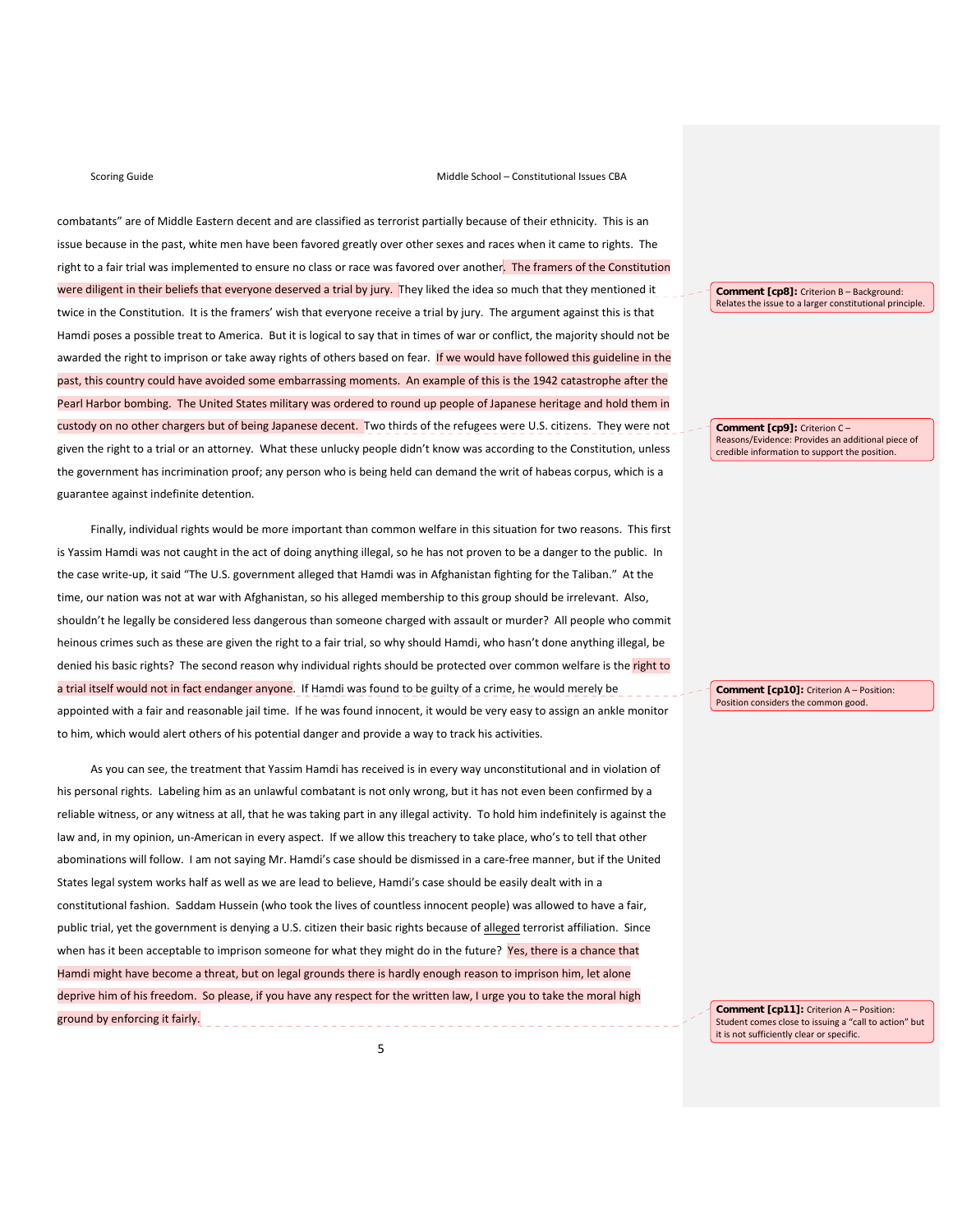**Scoring Matrix** - Middle School - Constitutional Issues - Paper: \_\_\_\_#1\_\_\_\_\_\_\_

"Hamdi vs. the U.S. Government"

\_\_\_\_\_\_\_\_\_\_\_\_\_\_\_\_\_\_\_\_\_\_\_\_\_\_\_\_\_\_\_\_\_\_\_\_\_\_\_\_\_\_\_\_\_\_\_\_\_\_\_\_\_\_\_\_\_\_\_\_\_\_\_\_\_\_\_\_\_\_\_\_\_\_\_\_\_

# CRITERION A

The response earns a 3 for its Position. The response states a position ("I rule in favor of Hamdi because he was denied civil rights") and the position considers individual rights (Hamdi's civil right to a fair trial) and the common good (second-to-last paragraph: the trial would not endanger us and Hamdi is not a danger to the public). However, no further credit can be awarded as th position never includes a call to action.

| Position - Common Good & Individual Rights & Call to Action CRITERION: |            |                                                                                                                                                                                               |  |
|------------------------------------------------------------------------|------------|-----------------------------------------------------------------------------------------------------------------------------------------------------------------------------------------------|--|
|                                                                        | Yes or No? | <b>Comments</b>                                                                                                                                                                               |  |
| States a position on the issue that                                    | Yes        | I rule in favor of Hamdi because he was denied civil rights.                                                                                                                                  |  |
| considers individual rights                                            | Yes        | The govt is violating Hamdi's civil right to a fair trial and an<br>attorney.                                                                                                                 |  |
| considers the common good                                              | Yes        | Second to last paragraph – the right to a trial itself would not in<br>fact endanger anyone – Hamdi has not proved himself to be a<br>danger to the public                                    |  |
| includes a call to action                                              | No         | Asking the judge to rule in a particular way does not count as a<br>call to action. However, students could talk about what civic<br>actions they would take if the court ruled against them. |  |

Score:  $\_3$ 

### CRITERION B

\_\_\_\_\_\_\_\_\_\_\_\_\_\_\_\_\_\_\_\_\_\_\_\_\_\_\_\_\_\_\_\_\_\_\_\_\_\_\_\_\_\_\_\_\_\_\_\_\_\_\_\_\_\_\_\_\_\_\_\_\_\_\_\_\_\_\_\_\_\_\_\_\_\_\_\_\_\_\_\_\_

The response earns a 4 for Background. It provides background on the issue and defines the issue by what the issue is (right to trial for unlawful combatant), who is involved in the issue (Hamdi, a citizen of Afghanistan), and why it is important (this case will "set the grounds for all other cases like it.") The response also explains how this issue is important by relating it to a constitutional principle (trial by jury). As each of these is accurately explained within the context of the background on the issue, each is credited.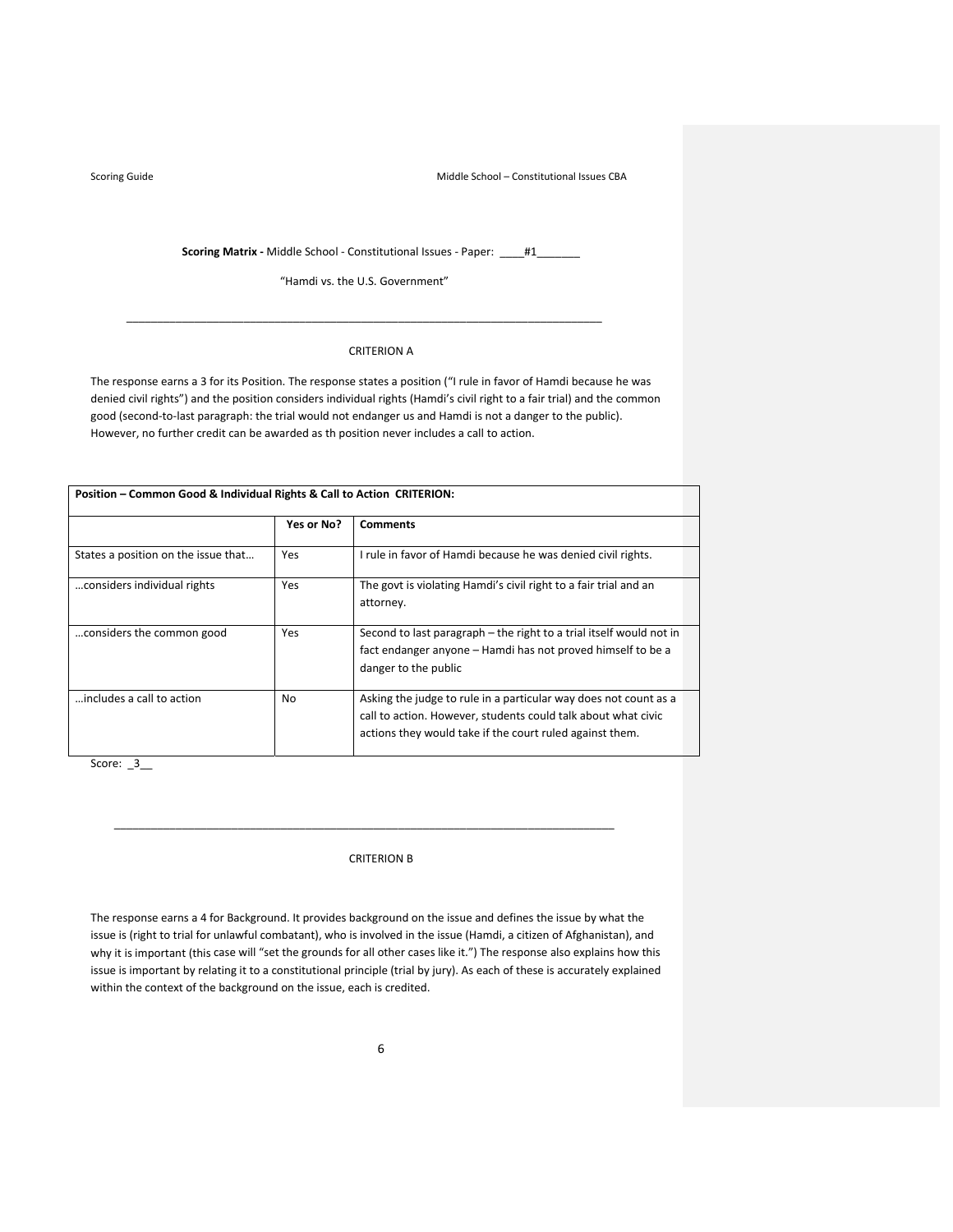| Background – Defining Issue/ Relating to Rights &<br><b>Common Good CRITERION:</b> | Yes or<br>No? | Accurate? | <b>Comments</b>                                                                |
|------------------------------------------------------------------------------------|---------------|-----------|--------------------------------------------------------------------------------|
|                                                                                    |               |           |                                                                                |
| Provides background on the issue by defining                                       | Yes           |           | Clear discussion of the details of the case                                    |
| what the issue is.                                                                 | Yes           |           | Explains that the case is about the right                                      |
|                                                                                    |               |           | to a trial                                                                     |
| who is involved in the issue                                                       | Yes           |           | Explains who Hamdi is.                                                         |
| why this issue is important                                                        | Yes           |           | Explains that this case will "set the<br>grounds for all other cases like it." |
| by relating it to a key ideal or constitutional                                    | Yes           |           | Relates to Founders' discussion of the                                         |
| principle.                                                                         |               |           | right to a trial by jury                                                       |

Score: 4

# CRITERION C

\_\_\_\_\_\_\_\_\_\_\_\_\_\_\_\_\_\_\_\_\_\_\_\_\_\_\_\_\_\_\_\_\_\_\_\_\_\_\_\_\_\_\_\_\_\_\_\_\_\_\_\_\_\_\_\_\_\_\_\_\_\_\_\_\_\_\_\_\_\_\_\_\_\_\_\_\_\_\_\_\_

The response earns a 3 for Reasons and Evidence. The response provides reasons for the position (the country could avoid another embarrassing moment). It also explains how a constitutional principle logically supports the position on the issue (Article III, Section II and "trial by jury" are both quoted appropriately and used to support the position). In addition, the response uses additional credible information to support the position (avoid the embarrassment like the U.S. with the internment of Japanese‐Americans during World War II). The response cannot earn a 4 for this criterion, however, because it contains some minor inaccuracies when attempting to support the position (the quote from the Bill of Rights is not accurate neither is the discussion of the  $1<sup>st</sup>$ Amendment). Hence, the response earns a 3 for this criterion.

| Reasons/Evidence – Principles and<br><b>Policies/Cases CRITERION:</b> | Yes or<br>No? | Accurate? | <b>Comments</b>                                                                                  |
|-----------------------------------------------------------------------|---------------|-----------|--------------------------------------------------------------------------------------------------|
| Provides reason(s) for the position supported<br>by evidence.         | Yes           |           | Country could avoid another embarrassing<br>moment (Japanese Internment);                        |
| The evidence includes<br>An explanation of how a constitutional       | Yes           |           | Article III, Section 2 – quoted accurately and<br>appropriately; Trial by jury referenced in the |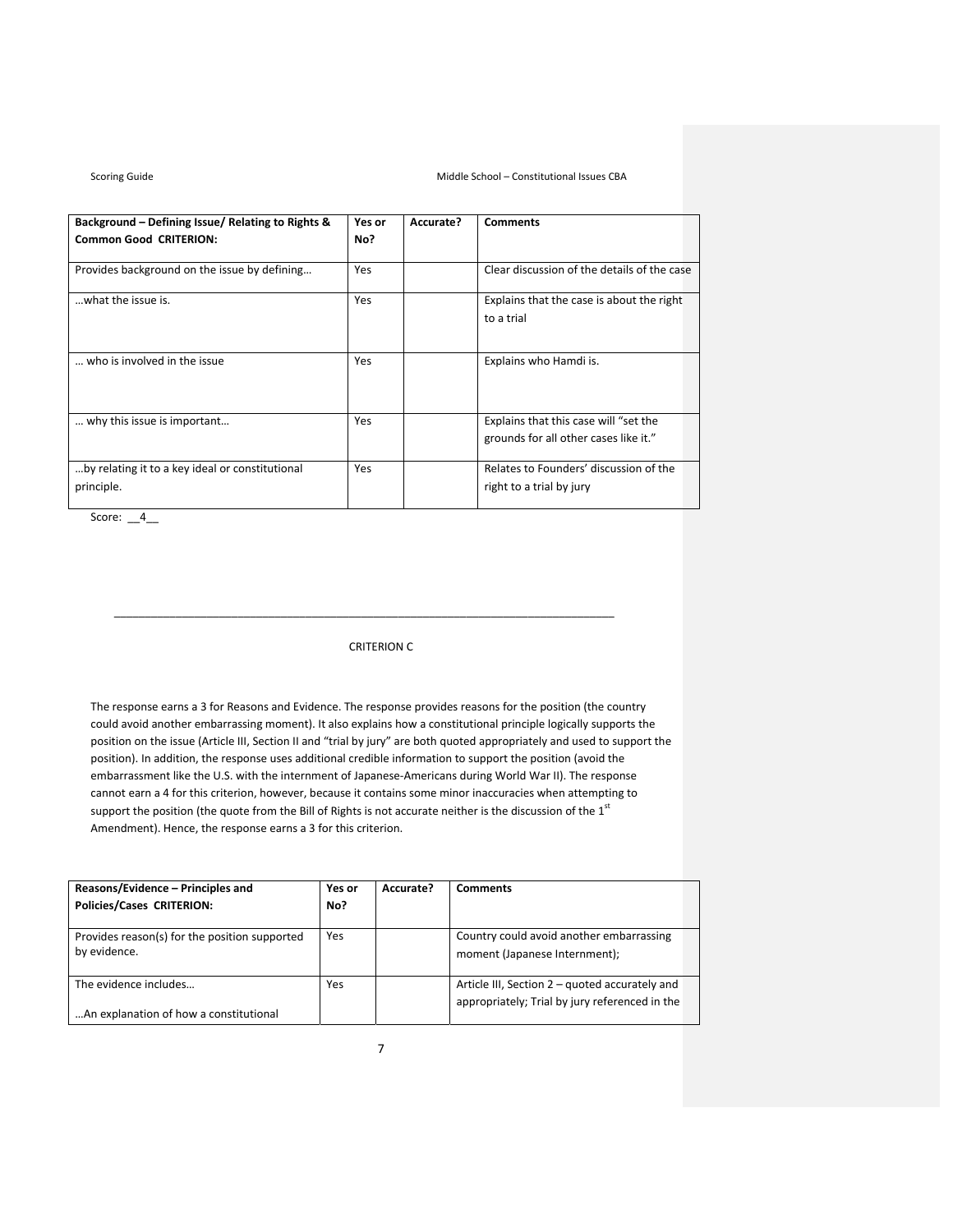## Scoring Guide **School** – Constitutional Issues CBA

| principle logically supports the position on the |     | Constitution twice                                       |
|--------------------------------------------------|-----|----------------------------------------------------------|
| issue.                                           |     |                                                          |
|                                                  |     |                                                          |
| An explanation of how one additional pieces      | Yes | Reason to rule in favor of Hamdi: avoid                  |
| of credible information logically support the    |     | embarrassment (analogous to Japanese                     |
| position on the issue.                           |     | internment)                                              |
|                                                  |     |                                                          |
| An explanation of how a SECOND additional        |     | The student cannot receive a four because the            |
| piece of credible information logically support  |     | paper has some minor inaccuracies (e.g., 1 <sup>st</sup> |
| the position on the issue.                       |     | Amendment reference is inaccurate, direct                |
|                                                  |     | quote from Bill of Rights that does not exist)           |
|                                                  |     |                                                          |

Score: \_\_3\_

CRITERION D

\_\_\_\_\_\_\_\_\_\_\_\_\_\_\_\_\_\_\_\_\_\_\_\_\_\_\_\_\_\_\_\_\_\_\_\_\_\_\_\_\_\_\_\_\_\_\_\_\_\_\_\_\_\_\_\_\_\_\_\_\_\_\_\_\_\_\_\_\_\_\_\_\_\_\_\_\_\_\_\_\_

This response earns a 1 for Sources. The response cites two parts of the Constitution, which counts as source. While other sources may have been used to complete this response, none are used and cited in the response or in a bibliography and thus, the response cannot earn more than one point for this criterion.

| <b>Task</b>                                              | Yes/<br>No? | Paraphrases/<br>Quotes<br>Source? | Relevant/<br>Supportive? | <b>Cites</b><br>Source? | <b>Comments</b>                          |
|----------------------------------------------------------|-------------|-----------------------------------|--------------------------|-------------------------|------------------------------------------|
| Makes an explicit reference to a<br><b>FIRST source</b>  | Yes         | Yes                               | Yes                      | Constitution            | Constitution - Article III,<br>Section 2 |
| Makes an explicit reference to a<br><b>SECOND source</b> | No          |                                   |                          |                         |                                          |
| Makes an explicit reference to a<br><b>THIRD source</b>  | <b>No</b>   |                                   |                          |                         |                                          |
| Makes an explicit reference to a<br><b>FOURTH source</b> | <b>No</b>   |                                   |                          |                         |                                          |
| <b>OTHER SOURCES</b>                                     |             |                                   |                          |                         |                                          |

Score:  $_1$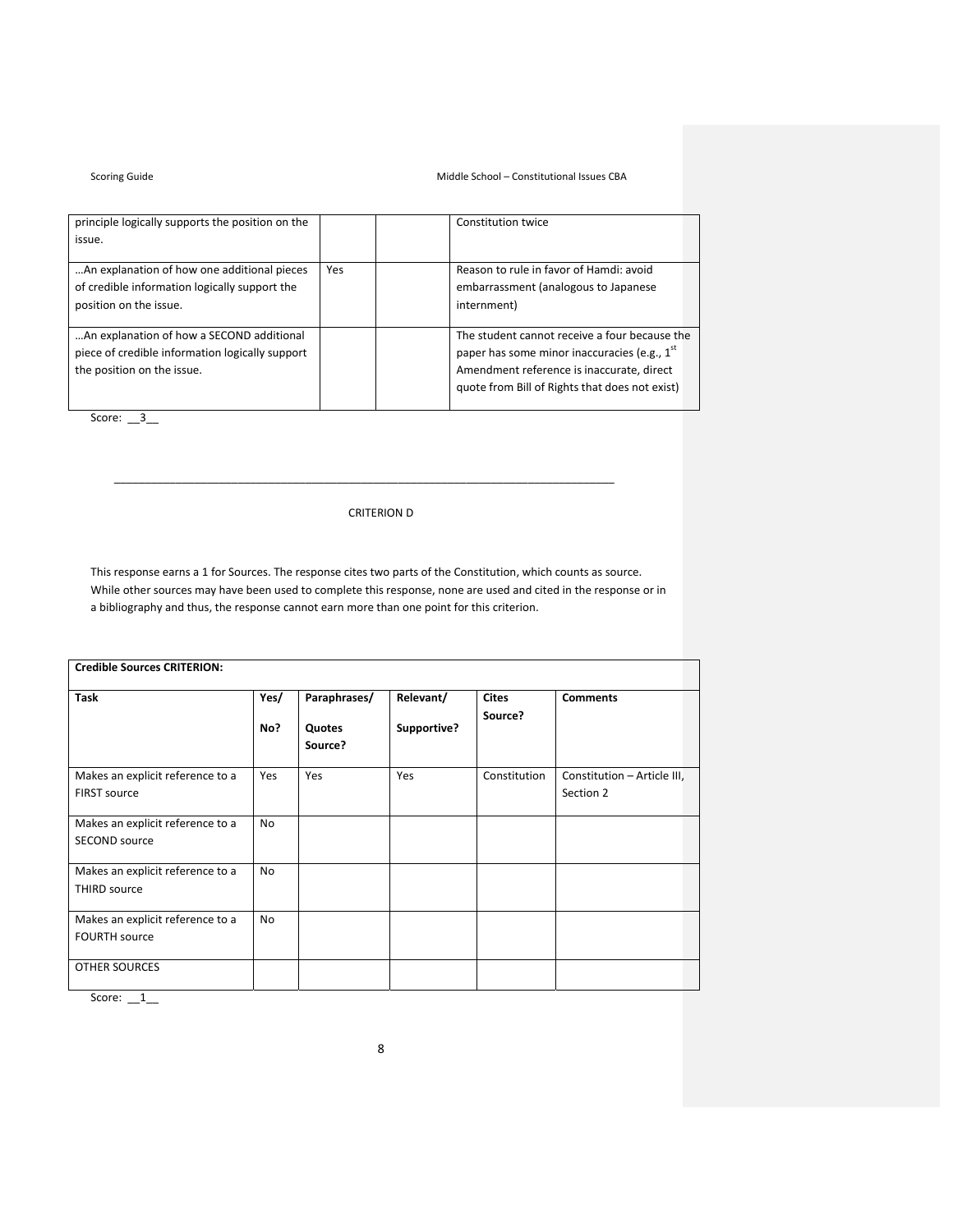Sample Student Response #2 – MS Constitutional Issues ‐ Atkins v. Virginia

On August 16, 1996, Daryl Atkins and William Jones drove to a nearby convenience store, the day before had been spent drinking and getting high on marijuana. They robbed and abducted Eric Nesbitt, driving to a nearby ATM after finding out he only have \$60 on him. They had Nesbit withdraw \$200, then drove out to a secluded area and shot him eight times. After being arrested, in the court room Atkins was said to be "mildly mentally retarded." This specific unfortunate event is arguably cast into the category of "cruel and unusual punishment." Should a "mildly mentally retarded" person be an exception to the death penalty? In this particular case, "justice" applies because both Atkins and Jones are human beings and should be held accountable for their actions. ideas in the Preamble: Atkins is a proven risk to society, and it would be in the best interest of the people if he were no longer around. \_\_\_\_\_\_\_\_\_\_\_\_\_\_\_\_\_\_\_\_\_\_\_\_\_\_\_\_\_\_

The two groups of people affected by this issue are Atkins and the state of Virginia. Atkins' group believes that he shouldn't get the death penalty, claiming that it would be "cruel and unusual punishment" to execute a "mildly mentally retarded" man. They also believe that Atkins should not be held accountable for his actions. However, the state of Virginia has an obligation to treat everyone equally. They believe that Atkins is a risk to the community and should be held liable for this crime.

In the case of Atkins v. Virginia, *I rule in favor of Virginia for the following reasons.* First, all *men were* created equal, and that fact must be upheld within the court room. Secondly, Atkins is said to be of at least average intelligence, and should be held accountable for his actions. Lastly, Atkins is a proven risk to society, based on a string of other convictions which have landed him in jail many times before.

As it says in the 14<sup>th</sup> amendment, everyone has the right to *equal* life, liberty, and property. I believe that Atkins should not be summarily excused for his abnormality. Granted, his IQ is arguably low; we believe that he should be held accountable for the crime he has committed. If you are capable of buying drugs, driving to a store, abducting, robbing, and shooting a man eight times, you should be able to be punished for it. This crime was committed in a particularly vile manner. Atkins has, in fact, spent time in jail before. A string of previous violent convictions has landed him in jail a number of times, and he has been proven a future risk to the community. I believe that we should not make any exceptions, especially when the safety of the people is at risk.

The Founders would have said that all men are created equal. As it clearly states in the Declaration of Independence, all men are created equal and have the inalienable rights of life liberty and the pursuit of happiness. Although Atkins' IQ test results portrayed a fairly low score of 59 that is no reason to single him out. If he were to be treated differently, think of all the people in the future who will use this as a ploy in their own cases. Aren't all men created equal? How is it we are to determine who should die and who should get off scot free? Is it really fait that a man with an IQ of 70 can get the death penalty, but ay man who scores under that doesn't apply? There was also a testimony given at Atkins' trial by the state witness, Dr. Stanton Samenow. Dr. Samenow told the court that Atkins' vocabulary, behavior, and general knowledge suggests that he is of at least average intelligence. Think about this, Atkins was able to go through a series of complicated events knowing full well that he was doing the wrong thing. The state's witness, Dr. Samenow, testified under oath saying that Atkins was of at least average intelligence. To let a killer off the hook would be unjust.

Finally, the General Welfare of America today calls for the protection of the citizens. It would be in the best interest of the community if Atkins got the death penalty. He is a risk of "future dangerousness," a proven risk to the community. He has a history of being violent and has committed many crimes, ending up in jail more than once. One of the most important facts in this case is that Atkins made a confession to one of his former cell-mates. **Comment [c12]:** Criterion B – Background: Student explains the who and the what of the case. In addition, the student explains why this case is important by relating it to a constitutional principle.

**Comment [c13]:** Criterion A – Position: The states a clear position related to a public issue: whether or not someone who has mild mental retardation should be eligible for capital punishment. Other parts of the student's position deal specifically with why Atkins, in this particular case, should be executed – this, however, does not count as a position on a public issue and thus, is not considered for scoring this CBA.

**Comment [c14]:** Criterion A – Position: Student addresses how this position addresses individual rights.

**Comment [c15]:** Criterion A – Position: Student addresses how this position addresses the common good.

**Comment [c16]:** Criterion D – Sources: The response receives credit for accurately and appropriately citing the Constitution.

**Comment [c17]:** Criterion C ‐ Reasons and Evidence: The response provides reasons for the position and references the general welfare clause and the  $14^{\text{th}}$  Amendment. However, it does not adequately explain how these constitutional principles support the position that Atkins should receive the death penalty.

**Comment [c18]:** Criterion D – Sources: The response receives credit for accurately and appropriately citing the Declaration of Independence.

**Comment [c19]:** Criterion C – Reasons and Evidence: Dr. Samenow's testimony explains why Atkins should be executed but does not provide support for the larger position that people with mental retardation should be eligible for capital punishment.

**Comment [c20]:** Criterion C – Reasons and Evidence: Again, the response provides evidence for why Atkins is guilty of the crime but does not specifically address the larger position of why people with mental retardation should be eligible for capital punishment. Moreover, the response does not explain why imprisonment without parole would be less effective in protecting the general welfare.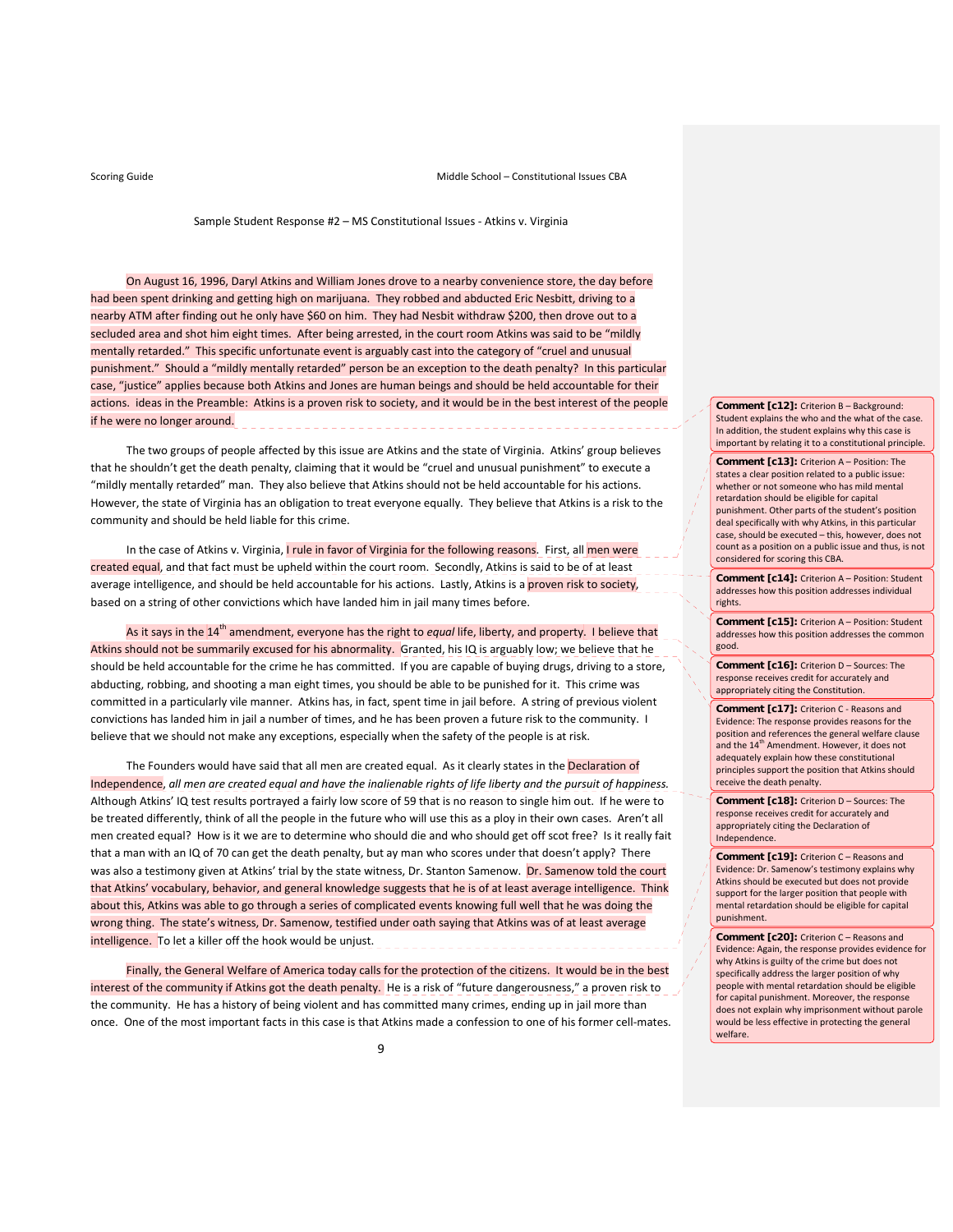The unnamed cell-mate claimed that Atkins had confessed to shooting Eric Nesbit on August 16<sup>th</sup>. Murderers should not be allowed into the community. There are a number of inconsistencies in Atkins' version of event, while Jones' version was coherent and credible. Jones is now serving a life sentence; a deal he got in exchange for a testimony against Daryl Atkins. So now we have a confession, professional viewpoint, and a dangerous man that is a proven risk to society. What do you think we should do to keep the citizens safe?

In regards to the shooting death of Eric Nesbit, I believe that Daryl Atkins should receive the death penalty. A man of average intelligence, followed by a string of violent crimes and previous convictions, he would be a potential danger to the community. He has been convicted o f many offenses; offenses that have becomes more and more violent throughout the years. We cannot let this man get off just because he is a few IQ points under the execution line.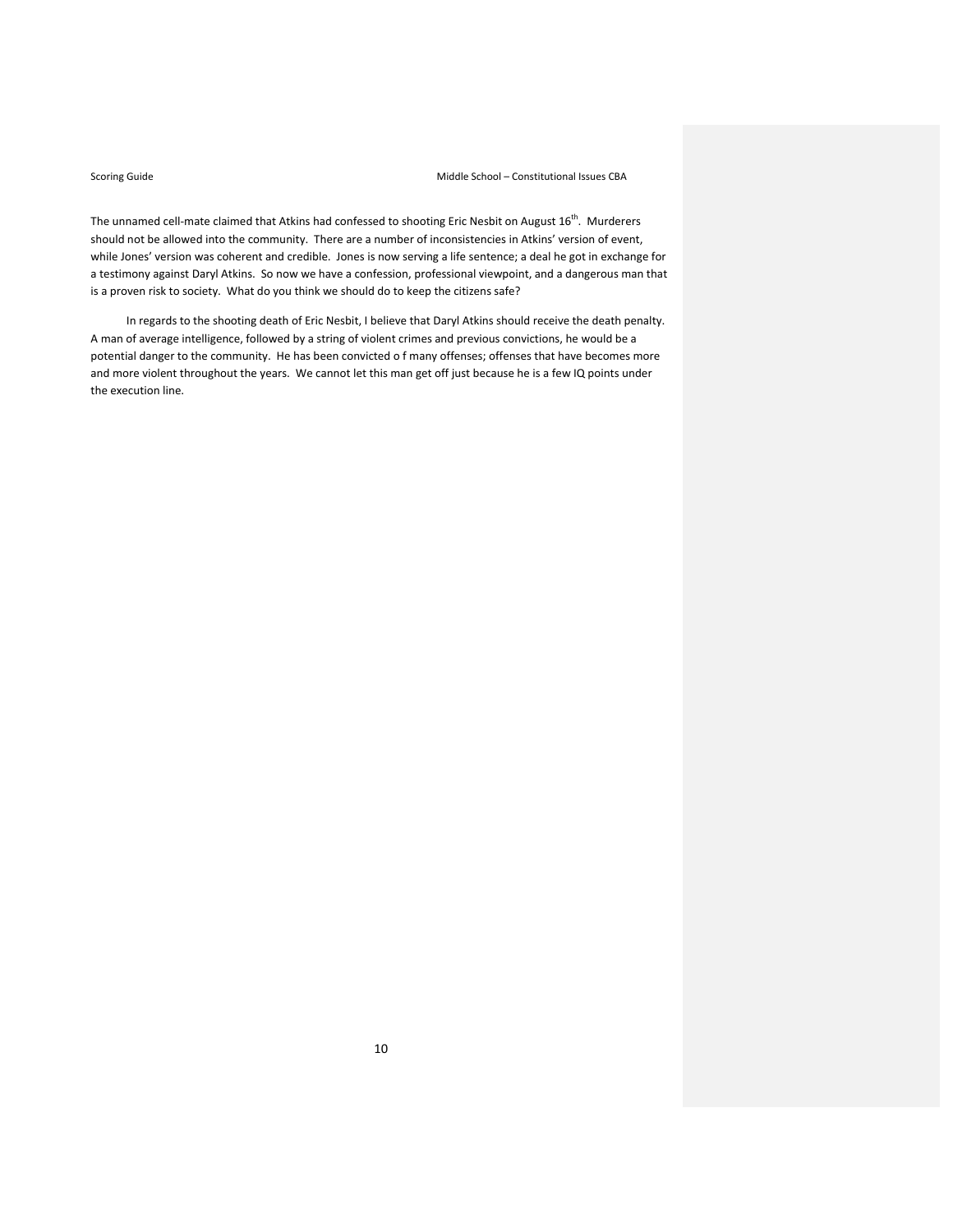**Scoring Matrix** - Middle School - Constitutional Issues - Paper: \_\_\_\_#2\_

\_\_\_\_\_\_\_\_\_\_\_\_\_\_\_\_\_\_\_\_\_\_\_\_\_\_\_\_\_\_\_\_\_\_\_\_\_\_\_\_\_\_\_\_\_\_\_\_\_\_\_\_\_\_\_\_\_\_\_\_\_\_\_\_\_\_\_\_\_\_\_\_\_\_\_\_\_\_\_\_\_

### CRITERION A

The response earns a 3 for its Position. The response states a position on a public issue (even though Atkins is mildly mentally retarded, he should be executed) and the position considers individual rights (equal treatment) and the common good (Atkins is a proven risk to the community; "General Welfare of America"). However, no further credit can be awarded as the position never includes a call to action.

| Position – Common Good & Individual Rights & Call to Action CRITERION: |            |                                                                                                                                                                                                                              |  |  |  |
|------------------------------------------------------------------------|------------|------------------------------------------------------------------------------------------------------------------------------------------------------------------------------------------------------------------------------|--|--|--|
|                                                                        | Yes or No? | <b>Comments</b>                                                                                                                                                                                                              |  |  |  |
| States a position on the issue that                                    | Yes        | Atkins should be executed – a ruling in favor of Virginia.                                                                                                                                                                   |  |  |  |
| considers individual rights                                            | Yes        | Discussion of equal treatment – Virginia has an obligation to treat<br>everyone equally.                                                                                                                                     |  |  |  |
| considers the common good                                              | Yes        | Best interest of the community; a proven risk to the community;<br>"General Welfare of America"                                                                                                                              |  |  |  |
| includes a call to action                                              | No         | Other than calling the judges to action; possible calls to action = if<br>the judge does not give Atkins the death penalty, the student<br>could call for the legislature to take action and restrict the judge's<br>choices |  |  |  |

Score: \_\_3\_

## CRITERION B

\_\_\_\_\_\_\_\_\_\_\_\_\_\_\_\_\_\_\_\_\_\_\_\_\_\_\_\_\_\_\_\_\_\_\_\_\_\_\_\_\_\_\_\_\_\_\_\_\_\_\_\_\_\_\_\_\_\_\_\_\_\_\_\_\_\_\_\_\_\_\_\_\_\_\_\_\_\_\_\_\_

The response earns a 4 for Background. It provides background on the issue and defines the issue by what the issue is (should a mildly mentally retarded individual be eligible to receive the death penalty?), who is involved in the issue (Atkins and the state of Virginia), and why it is important (relates to the general welfare and the idea that all men are created equal). The response also explains how this issue is important by relating it to a key ideal ("all men are created equal" as stated in Declaration of Independence). As each of these is accurately explained within the context of the background on the issue, each is credited.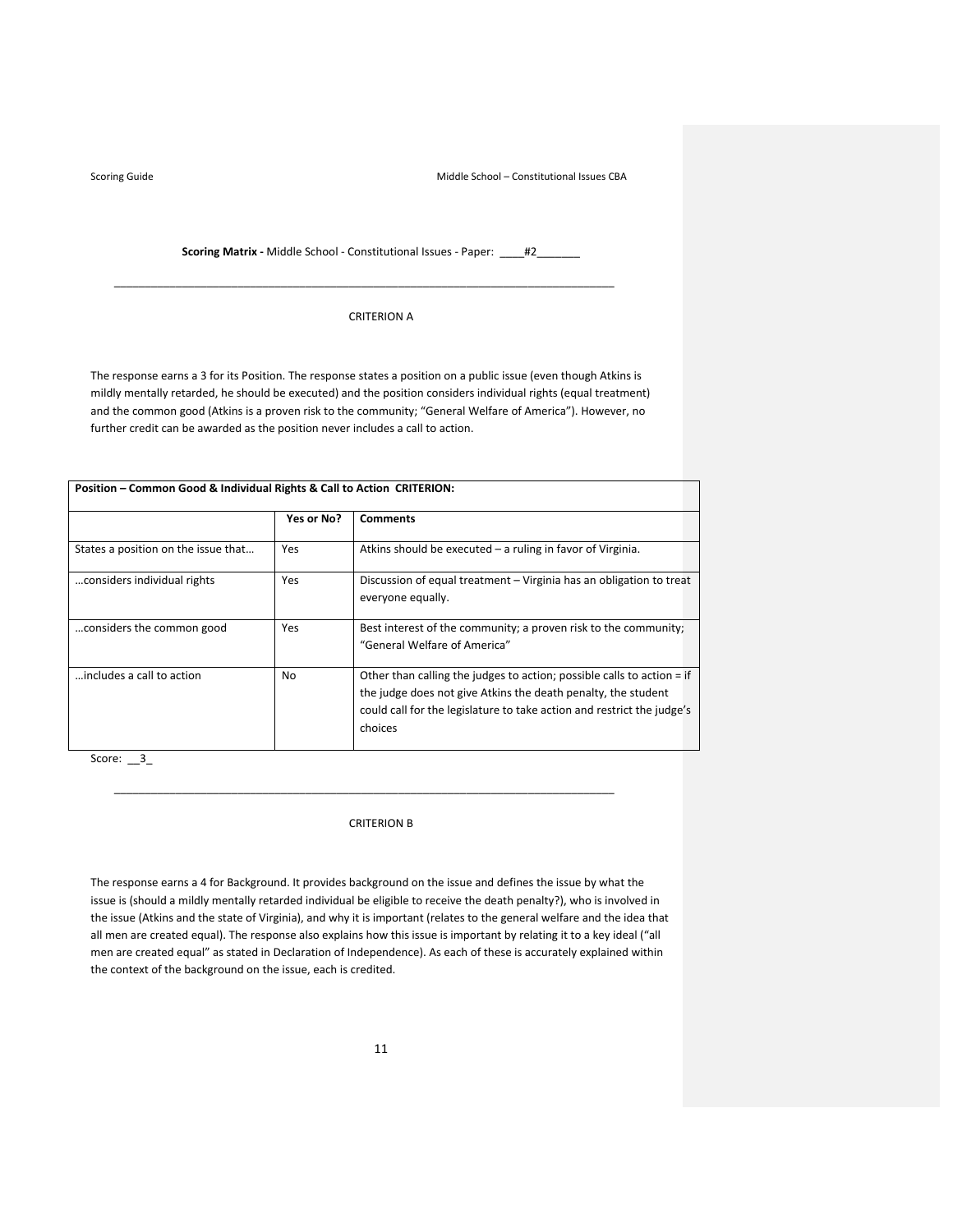| Background - Defining Issue/ Relating to<br><b>Rights &amp; Common Good CRITERION:</b> | Yes or<br>No? | Accurate? | <b>Comments</b>                                                                           |
|----------------------------------------------------------------------------------------|---------------|-----------|-------------------------------------------------------------------------------------------|
| Provides background on the issue by<br>defining                                        | <b>Yes</b>    |           | Describes the details of the case                                                         |
| what the issue is.                                                                     | Yes           |           | Should a mildly mentally retarded individual<br>be eligible to receive the death penalty? |
| who is involved in the issue                                                           | <b>Yes</b>    |           | Discussion of Atkins is thorough (also<br>references to Virgina)                          |
| why this issue is important                                                            | Yes           |           | Discussion of "General Welfare of America"<br>and "all men are created equal"             |
| by relating it to a key ideal or constitutional<br>principle.                          | Yes           |           | "Declaration of Independence" states that "all<br>men are created equal"                  |

Score:  $-4$ 

## CRITERION C

\_\_\_\_\_\_\_\_\_\_\_\_\_\_\_\_\_\_\_\_\_\_\_\_\_\_\_\_\_\_\_\_\_\_\_\_\_\_\_\_\_\_\_\_\_\_\_\_\_\_\_\_\_\_\_\_\_\_\_\_\_\_\_\_\_\_\_\_\_\_\_\_\_\_\_\_\_\_\_\_\_

The response earns a 1 for Reasons and Evidence. The response meets the basic requirements for this criterion by providing reasons for the position (Atkins should be executed because of the need for equal treatment and because of possible precedent). It also references the general welfare clause and the 14<sup>th</sup> Amendment. However, it does not adequately explain how these constitutional principles support the position that Atkins should receive the death penalty. In addition, while the response references other reasons, some only address the narrow specifics about why Atkins specifically should be executed and do not address the larger position of why someone who is mildly mentally retarded should be eligible for the death penalty (e.g., Dr. Samenow's testimony). The response can only be credited for reasons related to the constitutional issue of whether a person who is mildly mentally retarded should be eligible for execution. For other reasons, no specific evidence is provided (e.g., evidence that not giving Atkins the death penalty would create a dangerous precedent). Hence, the response earns a 1 for this criterion.

| Reasons/Evidence - Principles and<br><b>Policies/Cases CRITERION:</b> | Yes<br>or<br>No? | Accurate? | <b>Comments</b>                      |
|-----------------------------------------------------------------------|------------------|-----------|--------------------------------------|
| Provides reason(s) for the position<br>supported by evidence.         | Yes              |           | Equality; Dangerous Future Precedent |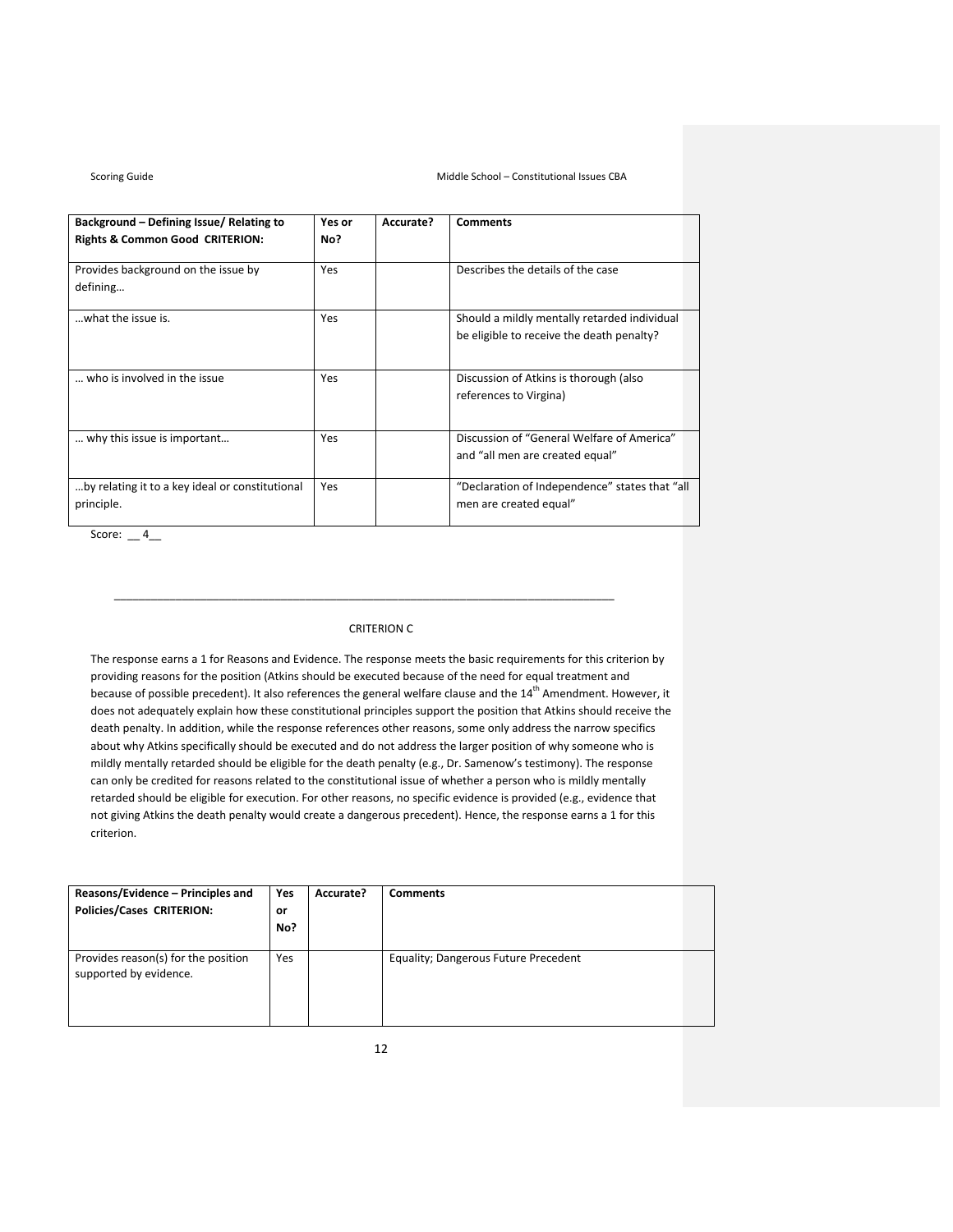## Scoring Guide **School** – Constitutional Issues CBA

| The evidence includes<br>An explanation of how a<br>constitutional principle logically<br>supports the position on the issue. | No  | The discussion of the 14 <sup>th</sup> Amendment is not adequately<br>explained. The student does not demonstrate that they clearly<br>understand how this amendment relates to this particular<br>case. A discussion of the 8 <sup>th</sup> Amendment may be better<br>connected to the actual case.                                                                   |
|-------------------------------------------------------------------------------------------------------------------------------|-----|-------------------------------------------------------------------------------------------------------------------------------------------------------------------------------------------------------------------------------------------------------------------------------------------------------------------------------------------------------------------------|
| An explanation of how one<br>additional pieces of credible<br>information logically support the<br>position on the issue.     | No. | Testimony from Dr. Samenow does not support the general<br>idea that people who are mentally retarded should be eligible<br>for the death penalty - instead, it supports the more narrow<br>point that Atkins deserves to be executed (which is not the<br>stated point of this "Constitutional Issues" CBA); other reasons<br>are not supported with specific evidence |
| An explanation of how a SECOND<br>additional piece of credible<br>information logically support the<br>position on the issue. |     |                                                                                                                                                                                                                                                                                                                                                                         |

Score:  $_1$ 

# CRITERION D

\_\_\_\_\_\_\_\_\_\_\_\_\_\_\_\_\_\_\_\_\_\_\_\_\_\_\_\_\_\_\_\_\_\_\_\_\_\_\_\_\_\_\_\_\_\_\_\_\_\_\_\_\_\_\_\_\_\_\_\_\_\_\_\_\_\_\_\_\_\_\_\_\_\_\_\_\_\_\_\_\_

This response earns a 2 for Sources. The response cites the  $14^{th}$  Amendment of the Constitution, which counts as source. The response also cites the Declaration of Independence. While other sources may have been used to complete this response, none are used and cited in the response or in a bibliography and thus, the response cannot earn more than two points for this criterion.

| <b>Credible Sources CRITERION:</b>     |            |                       |             |                      |                                |
|----------------------------------------|------------|-----------------------|-------------|----------------------|--------------------------------|
| <b>Task</b>                            | Yes/       | Paraphrases/          | Relevant/   | <b>Cites Source?</b> | <b>Comments</b>                |
|                                        | No?        | <b>Quotes Source?</b> | Supportive? |                      |                                |
| Makes an explicit reference to a FIRST | <b>Yes</b> | <b>Yes</b>            | <b>Yes</b>  |                      | Declaration of                 |
| source                                 |            |                       |             |                      | Independence                   |
| Makes an explicit reference to a       | <b>Yes</b> | <b>Yes</b>            | <b>Yes</b>  |                      | Constitution $-14^{\text{th}}$ |
| <b>SECOND source</b>                   |            |                       |             |                      | Amendment                      |
| Makes an explicit reference to a THIRD |            |                       |             |                      |                                |
| source                                 |            |                       |             |                      |                                |
| Makes an explicit reference to a       |            |                       |             |                      |                                |
| <b>FOURTH source</b>                   |            |                       |             |                      |                                |
| <b>OTHER SOURCES</b>                   |            |                       |             |                      |                                |

Score:  $2$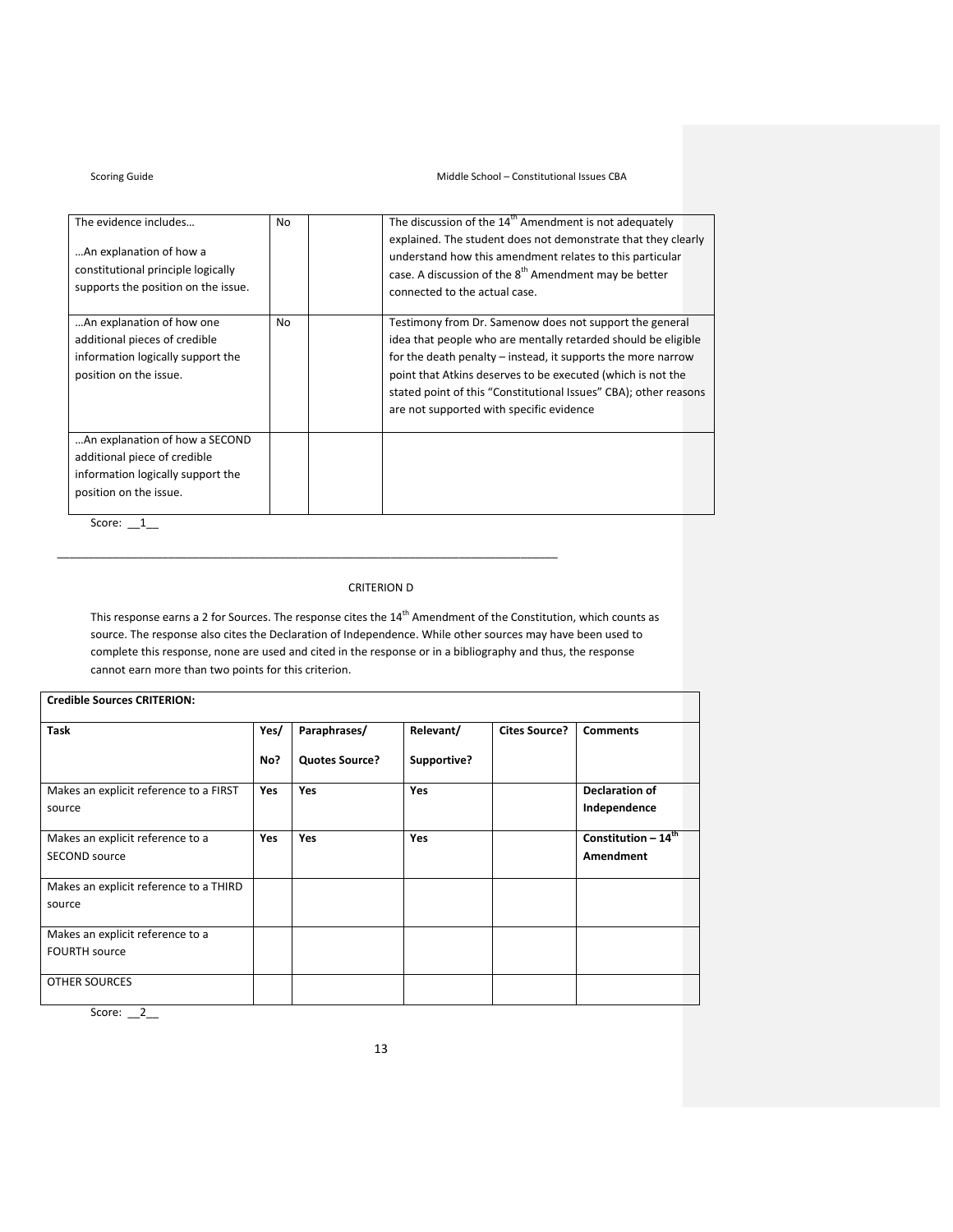Sample Student Response #3 – MS Constitutional Issues ‐‐The Patriot Act‐

CBA Topic/Question: Should the government have access to your personal communication without a warrant?

Imagine that you have lived in America for 7 years, you came here from Iran. But as soon as the Patriot Act was passed the government started listening to your conversations, reading your email, and tapping your phones. How would that make you feel? Would you feel betrayed by your government, and your country?

I think certain sections in the Patriot Act should be illegal. Some of the elements of the Patriot Act include powers granted to law enforcement to gain access in secret to library and medical records and other personal data during investigations of suspected terrorist activity. The law also allows government to conduct roving wiretaps involving multiple phones and to wiretap "long wolf" terrorists who may operate on their own.

Liberty, Equality, and Pursuit of Happiness are important democratic ideals that are incredibly important in the making and survival of our country. Some of these ideal are being broken with the Patriot Act. Liberty is a person's freedom of choice, and the people have the right to chose to let the government spy on them. Equality is all people being equal no matter what religion, race, or sex. Just because some people are from Iraqi descent does not mean they are terrorists. Finally a person's pursuit of happiness would be disrupted if they had the government listening and watching everything they do. All of these ideals are in the Declaration of Independence.

I do agree that the Patriot Act may be saving us from countries and people who might want to do us harm. "We have more to dear from terrorism then we do from this Patriot Act." Senate Majority Leader Bill Frist warned. (www.cbsnews.com) "As the 9/11 Commission pointed out, it was clear that terrorist inside the United States were communicating with terrorist abroad before the September the  $11<sup>th</sup>$  attacks, and the commission criticized our nation's inability to uncover links between terrorists here at home and terrorists abroad. Two of the terrorist hijackers who flew a jet into the Pentagon, Nawaf al Hamzi and Khalid al Mihdar, communicated while they were in the United States to other al Qaeda members overseas. But we didn't know they were here until it was too late." (www.qoae.net) But even if the Patriot Act is helping us, it is hurting the common good at the same time. The Patriot Act has created a class of criminal investigations that now can sidestep the Fourth Amendment of the Constitution. The Fourth Amendment states that "no warrants shall issues, but upon probable cause, supported by Oath or affirmation, and particularly describing the place to be searched, and the persons of things to be seized." The government is not paying attention to any of this. Another Constitutional principle that this issue addresses is Rule of Law. With the Patriot Act the government is not following the laws it has made. Everybody is under the law, even the government.

So in summary I state my position again. Certain sections of the Patriot Act should be illegal, such as Section 215. I think a solution to the problem us to create a new Act, minusing the certain sections. I think doing this would benefit the common good.

**Comment [c21]:** Criterion A – Position: The response clearly states a position on the issue.

**Comment [c22]:** Criterion B – Background: The response explains what the issue is about.

**Comment [c23]:** Criterion B – Background: The response relates the issue to larger democratic ideals.

**Comment [c24]:** Criterion A – Position: The position considers individual rights.

**Comment [c25]:** Criterion C – Reasons and Evidence: The response provides a reason for the position but it is not supported with a specific piece of credible information.

**Comment [c26]:** Criterion D – Sources: The response does not adequately quote or paraphrase the Declaration of Independence to be credited.

**Comment [c27]:** Criterion D – Sources: The response cites the cbsnews.com article and provides adequate bibliographic information to receive credit for this source.

**Comment [c28]:** Criterion B – Background: The response addresses some of the people involved with the issue.

**Comment [c29]:** Criterion A – Position: The response mentions the common good but does not explain clearly how it connects with the position.

**Comment [c30]:** Criterion D – Sources: The response quotes the Constitution.

**Comment [c31]:** Criterion C – Reasons and Evidence: The response references both the  $\boldsymbol{4}^{\text{th}}$ Amendment and the rule of law but does not adequately explain how constitutional principles supports the position.

**Comment [c32]:** Criterion A – Position: The response does not include a call to action. One could be added to their conclusion.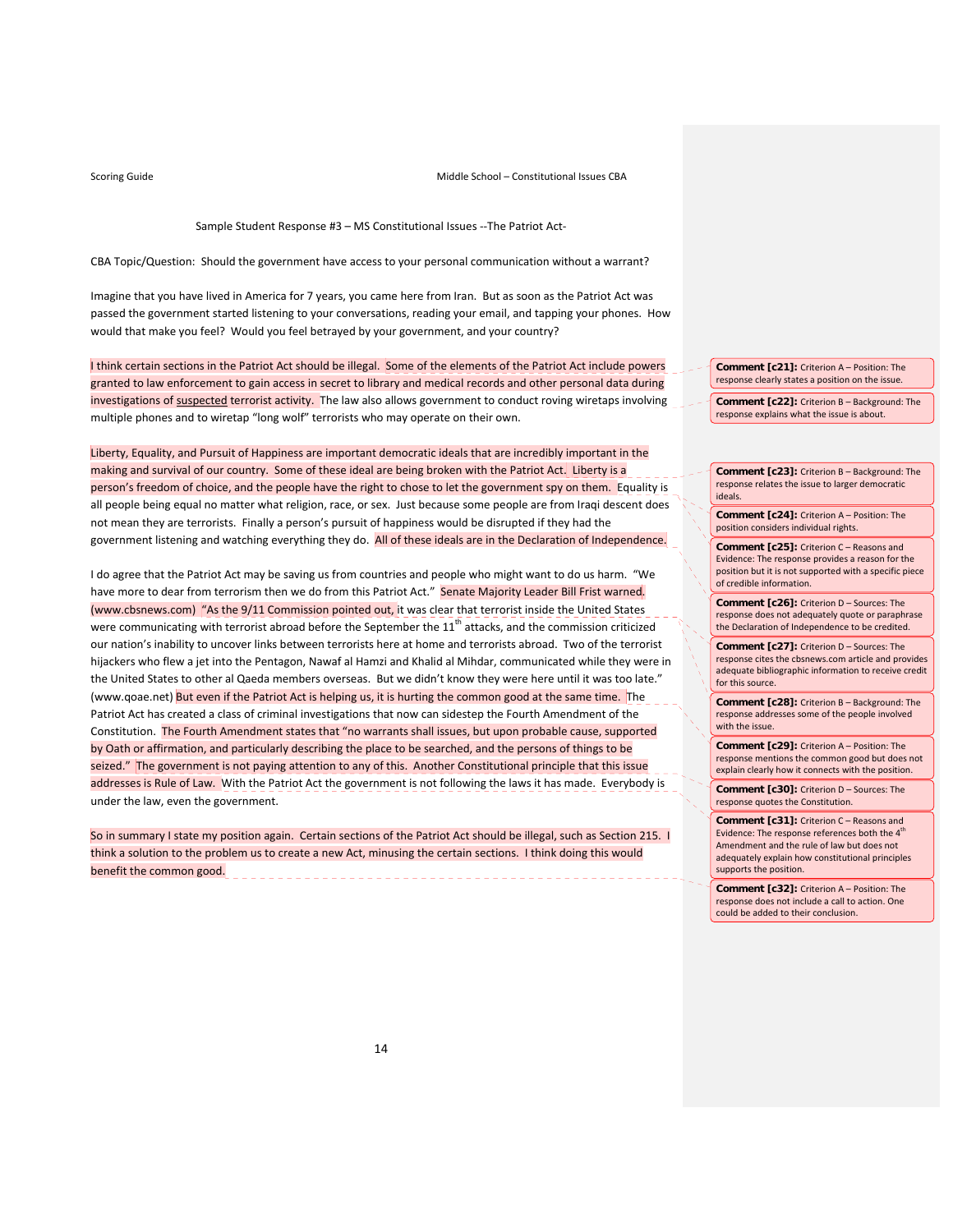Scoring Guide **School** – Constitutional Issues CBA

Reference Page:

Article Title: Debate on Patriot Act

www.cbsnews.com

http://www.cbsnews.com/stories/2006/12/16/politics/main1132164.shtml

Article Title: Bush Responds

www.qoae.net

http://www.qoae.net/posts/1134845204.shtml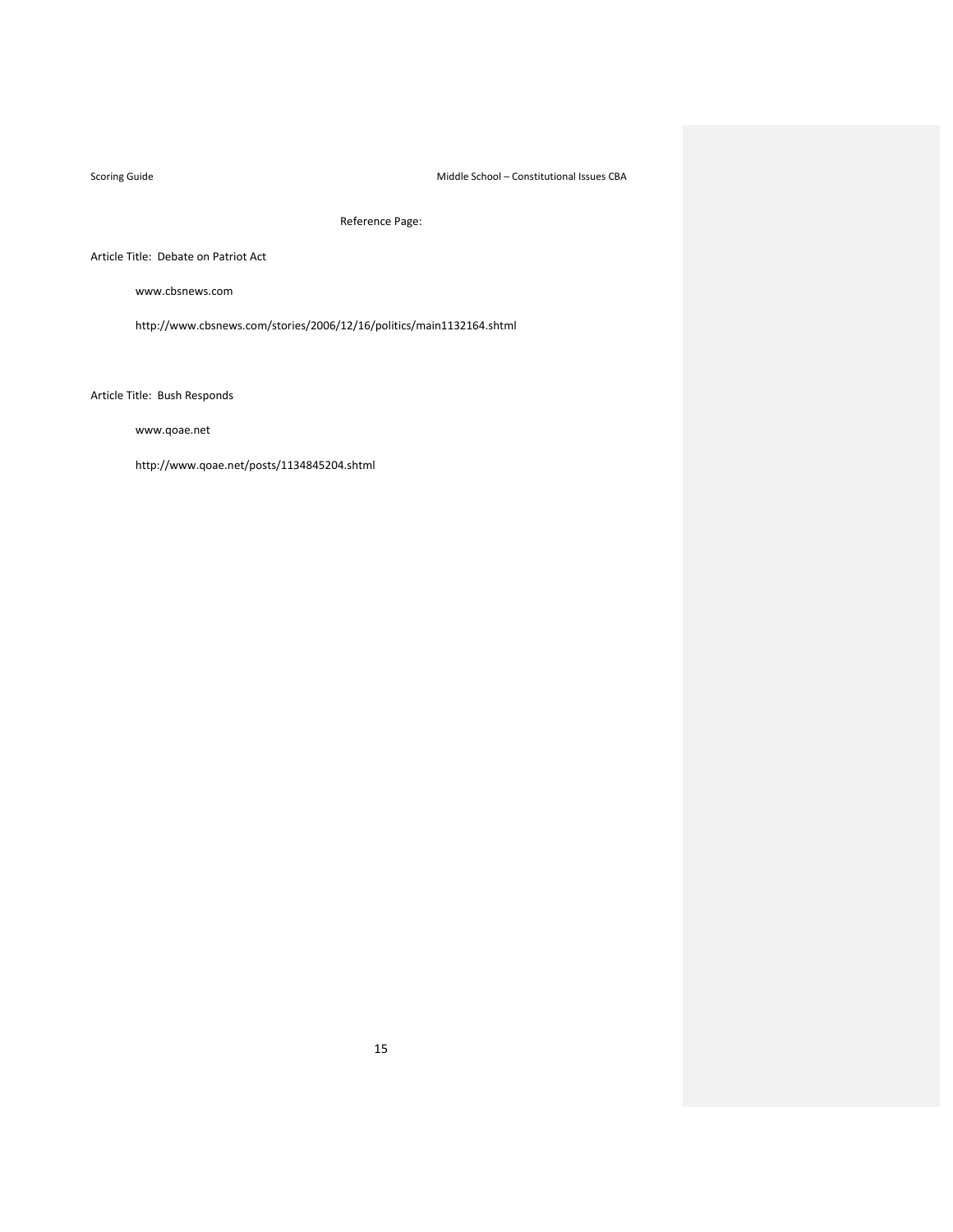## **Scoring Matrix** - Middle School - Constitutional Issues - Paper: \_\_\_\_#3\_

## CRITERION A

The response earns a 2 for the Position. The response states a position on a public issue (Sections of PATRIOT Act should be illegal) and the position considers individual rights (Liberty, Pursuit of Happiness). However, although the response references the common good (the Patriot Act is hurting the common good), the response does not clearly explain this point. In addition, the position never includes a call to action. Hence, the response can earn no more than 2 points for this criterion.

| Position – Common Good & Individual Rights & Call to Action CRITERION: |            |                                                                                                                                                          |  |
|------------------------------------------------------------------------|------------|----------------------------------------------------------------------------------------------------------------------------------------------------------|--|
|                                                                        | Yes or No? | <b>Comments</b>                                                                                                                                          |  |
| States a position on the issue that                                    | Yes        | Sections of PATRIOT Act should be illegal (unclear what exactly<br>should be changed)                                                                    |  |
| considers individual rights                                            | Yes        | Liberty, Pursuit of Happiness                                                                                                                            |  |
| considers the common good                                              | No.        | p. 4 No explicit connection?                                                                                                                             |  |
| includes a call to action                                              | <b>No</b>  | While it states the need to create a new act "minusing" certain<br>sections, it does not explain how citizens can get involved to<br>effect that change. |  |

Score: \_2\_\_

# CRITERION B

The response earns a 4 for Background. It provides background on the issue and defines the issue by what the issue is (describes PATRIOT Act and refers to 9/11 attacks in first two paragraphs), some of the people involved in the issue (Bill Frist, 9/11 Commission), and why it is important (Patriot Act is saving us from other countries). The response also explains how this issue is important by relating it to key ideals (Liberty, Equality, and Pursuit of Happiness). As each of these is accurately explained within the context of the background on the issue, each is credited.

| Background - Defining Issue/ Relating to Rights<br>& Common Good CRITERION: | Yes or No? | Accurate? | Comments                                       |
|-----------------------------------------------------------------------------|------------|-----------|------------------------------------------------|
| Provides background on the issue by defining                                | Yes        | Yes       | Describes PATRIOT Act, refers to 9/11 attacks  |
| what the issue is.                                                          | Yes        |           | Patriot Act = $1^{st}$ and $2^{nd}$ paragraphs |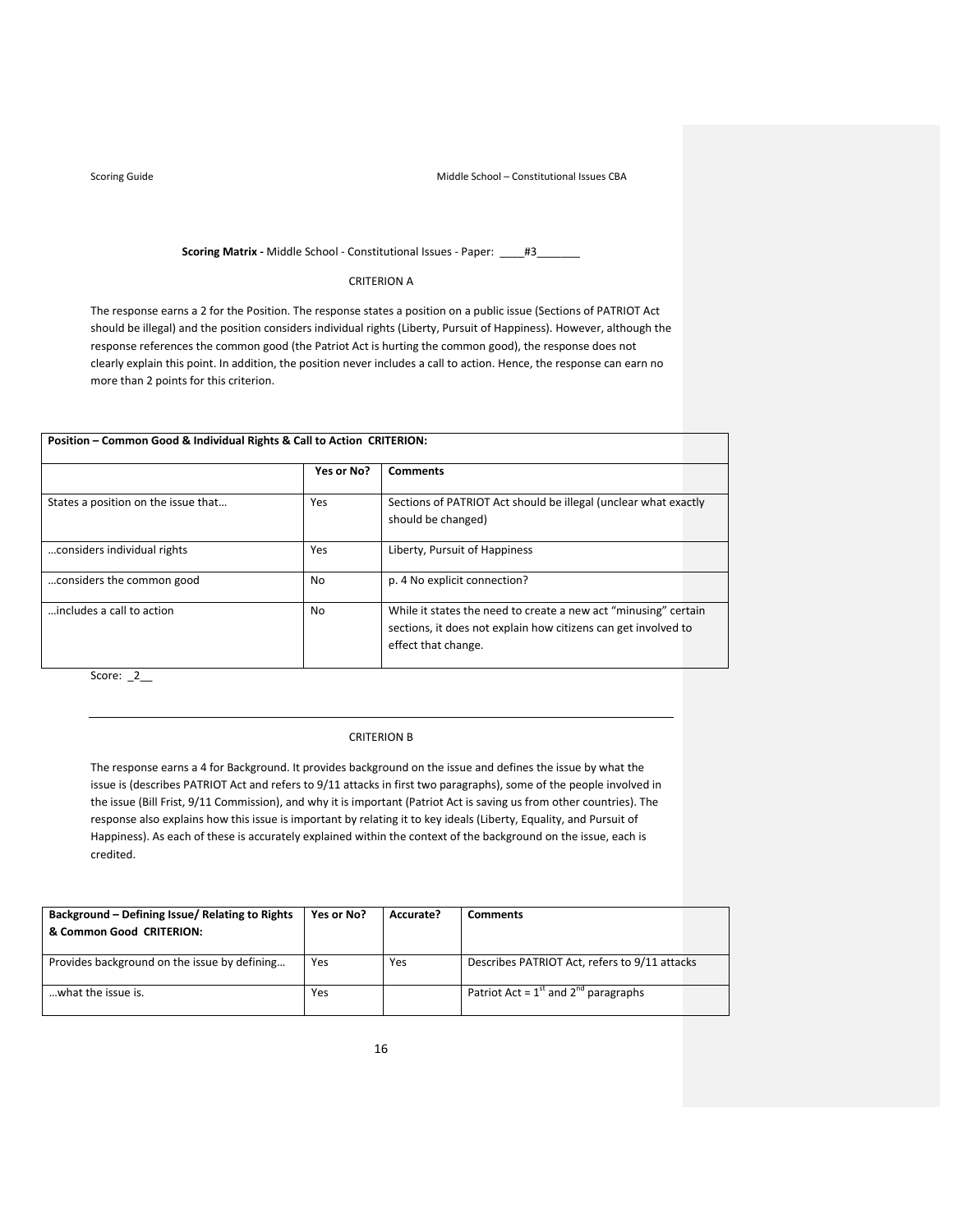### Middle School – Constitutional Issues CBA

| <b>Scoring Guide</b> |  |
|----------------------|--|
|                      |  |

| who is involved in the issue                                  | Yes | Paragraph 3-4 <sup>th</sup> Amendment         |
|---------------------------------------------------------------|-----|-----------------------------------------------|
|                                                               |     |                                               |
| why this issue is important                                   | Yes | Patriot Act is saving us from other countries |
| by relating it to a key ideal or constitutional<br>principle. | Yes | Liberty, Equality, and Pursuit of Happiness   |
|                                                               |     |                                               |

Score: \_\_4\_\_

# CRITERION C

The response earns a 1 for Reasons and Evidence. The response meets the basic requirements for this criterion by providing reasons for the position (sidestepping the  $4^{th}$  Amendment). However, while it references the  $4^{th}$ Amendment, it does not adequately explain how a constitutional principle supports the position that the Patriot Act should be changed. The response also references the rule of law, but it does not adequately explain how the principle supports the position. In addition, the response states a reason for its position by explaining that "Liberty is a person's freedom of choice, and the people have the right to chose to let the government spy on them" but this reason is not supported with a specific piece of credible information. Hence, the response earns a 1 for this criterion.

| Reasons/Evidence - Principles and                                                                                             | Yes or No?     | Accurate? | <b>Comments</b>                                                                                     |
|-------------------------------------------------------------------------------------------------------------------------------|----------------|-----------|-----------------------------------------------------------------------------------------------------|
| <b>Policies/Cases CRITERION:</b>                                                                                              |                |           |                                                                                                     |
| Provides reason(s) for the position supported by<br>evidence.                                                                 | Yes            |           | Sidestepping 4 <sup>th</sup> Amendment                                                              |
| The evidence includes<br>An explanation of how a constitutional<br>principle logically supports the position on the<br>issue. | <b>No</b>      |           | Discussion of the $4^{\text{th}}$ Amendment – does not<br>address a principle with any explicitness |
| An explanation of how one additional pieces<br>of credible information logically support the<br>position on the issue.        | N <sub>0</sub> |           |                                                                                                     |
| An explanation of how a SECOND additional<br>piece of credible information logically support<br>the position on the issue.    | No             |           |                                                                                                     |

Score: \_\_1\_\_